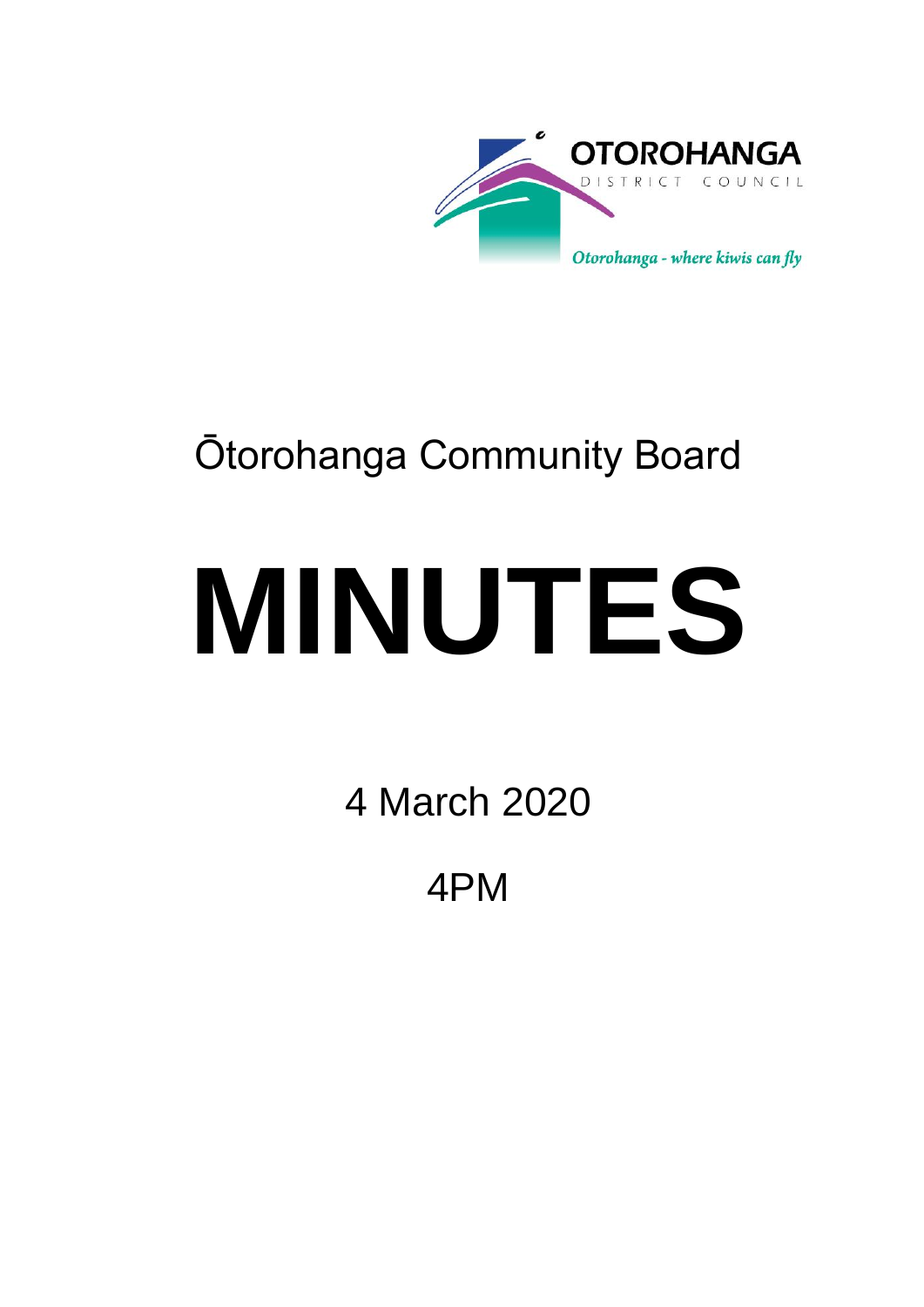#### **ŌTOROHANGA COMMUNITY BOARD**

4 March 2020

Minutes of an Ordinary meeting of the Ōtorohanga Community Board held in the Council Chambers, 17 Maniapoto Street, Ōtorohanga on 4 March 2020 commencing at 4.00pm.

Tanya Winter **CHIEF EXECUTIVE**

### **MINUTES**

**ORDER OF BUSINESS:**

| <b>ITEM</b>                                      | <b>PAGE</b> |
|--------------------------------------------------|-------------|
|                                                  |             |
| <b>PRESENT</b>                                   | 1           |
| <b>IN ATTENDANCE</b>                             | 1           |
| <b>APOLOGIES</b>                                 | 1           |
| <b>DECLARATION OF INTEREST</b>                   | 1           |
| <b>PUBLIC FORUM</b>                              | 1           |
| <b>CONFIRMATION OF MINUTES - 4 FEBRUARY 2020</b> | 1           |

#### **REPORTS**

| <b>ITEM 18</b>             | <b>CHAIRPERSONS REPORT - VERBAL</b>                                       |              |
|----------------------------|---------------------------------------------------------------------------|--------------|
| ITEM 19                    | CHIEF EXECUTIVE REPORT 17 DECEMBER 2019 - 17 FEBUARY 2020                 | 1            |
| <b>ITEM 20</b>             | <b>GOVERNANCE DELEGATIONS TO OTOROHANGA COMMUNITY BOARD</b>               | $\mathbf{2}$ |
| <b>ITEM 21</b>             | UPDATE ON THE OTOROHANGA COMMUNITY BOARD WALK AROUND<br><b>OTOROHANGA</b> | 2            |
| ITEM <sub>22</sub>         | <b>ROUTINE DISTRICT LIBRARY REPORT</b>                                    | $\mathbf{2}$ |
| <b>ITEM 23</b>             | ROUTINE COMMUNITY & ECONOMIC DEVELOPMENT MANAGERS REPORT                  | $\mathbf{2}$ |
| <b>BOARD MEMBER UPDATE</b> |                                                                           | 2            |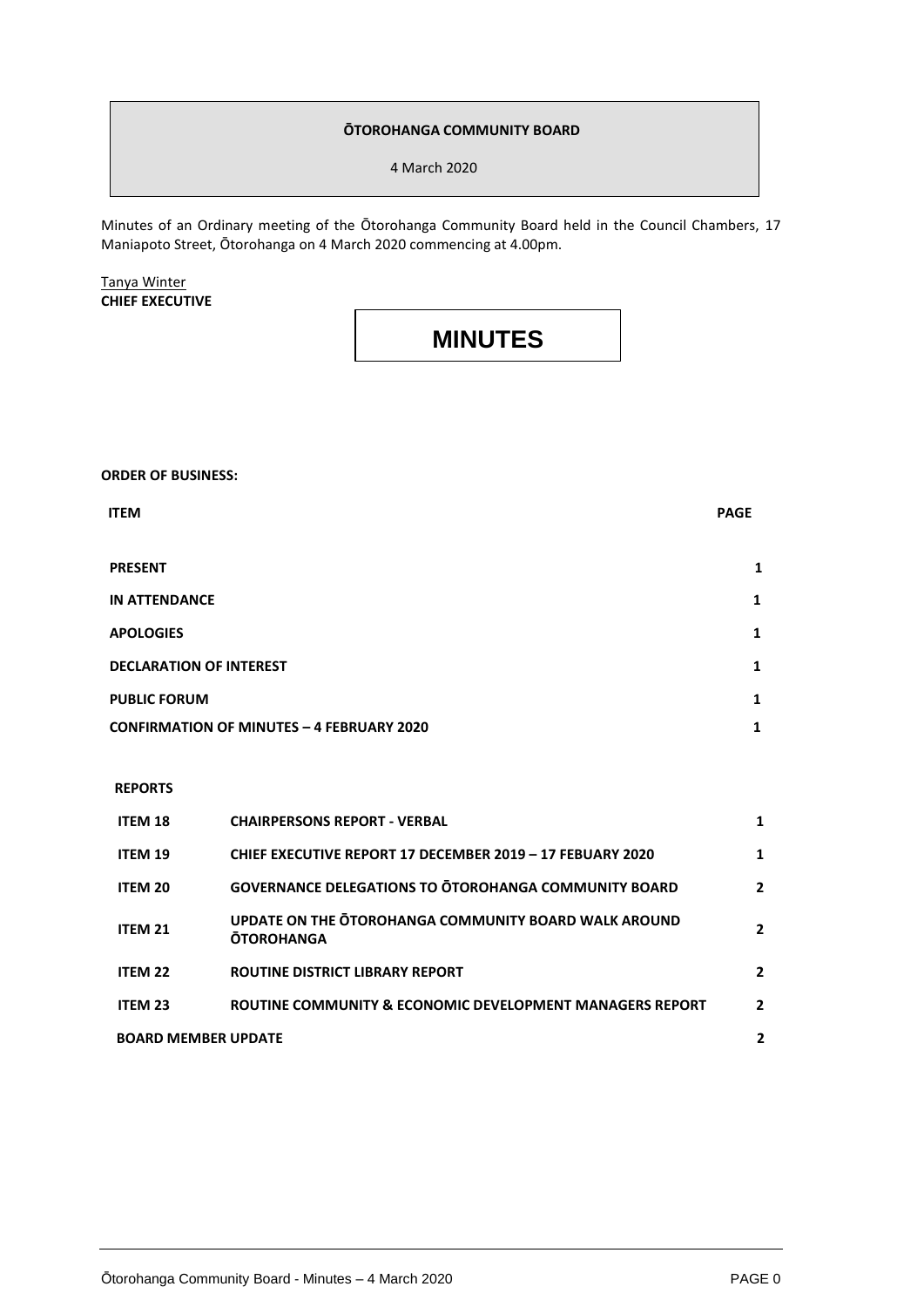#### **PRESENT**

Mr. N Gadd (Chair), Cr. Christison, Cr. McConnell, Mrs. K Brown-Merrin, Mr. P Coventry, Mr. A Buckman

#### **IN ATTENDANCE**

Ms. T Winter (Chief Executive), Messrs. R Brady (Group Manager Engineering), J le Fleming (Community Facilities Officer), Miss. N Martinsen (Committee Secretary).

The Chair declared the meeting open and welcomed those present.

#### **APOLOGY**

An apology was received from His Worship the Mayor MM Baxter.

#### **DECLARATION OF INTEREST**

The Chair asked members whether they had any Declarations of conflicts of interest.

No Declarations of conflicts of interest were received.

#### **PUBLIC FORUM**

No members of the public were present at the commencement of the meeting.

#### **CONFIRMATION OF MINUTES – 4 FEBRUARY 2020**

**Resolved** that the Minutes of the meeting of the Ōtorohanga Community Board held on 4 February 2020, as circulated be approved as a true and correct record of that meeting and the recommendations contained therein be adopted.

**Mr. Buckman / Mrs. Brown-Merrin**

#### **ITEM 18 CHAIRPERSON'S REPORT – VERBAL**

The Chair highlighted the following -

- Cycle path at the Jim Barker Memorial Playground has been completed.
- There is a Cycle Path and Youth Zone opening for kids on 15<sup>th</sup> March 2020.
- His worship & the Chair invited to be a part of the advisory board for Thrive.
- The Chair & Cr. Christison attended a meeting at the Support House with others from various Social Services organisations to discuss what can potentially be done to help in our district.
- Community garden Looking for ideas on a location.
- The Chair attended the District Development Board Meeting.

#### **ITEM 19 CHIEF EXECUTIVE REPORT 17 DECEMBER 2019 – 17 FEBRUARY 2020**

The Chair referred members to the Chief Executive's report for the period 17 December 2019 to 17 February 2020.

The Chief Executive highlighted the following items that which were discussed at the Waikato Mayoral Forum Retreat-

- Three waters
- Transport including public transport
- Iwi engagement relationships across the region
- Housing affordability and availability

**Resolved** that the report be received. **Cr. McConnell / Mr. Coventry**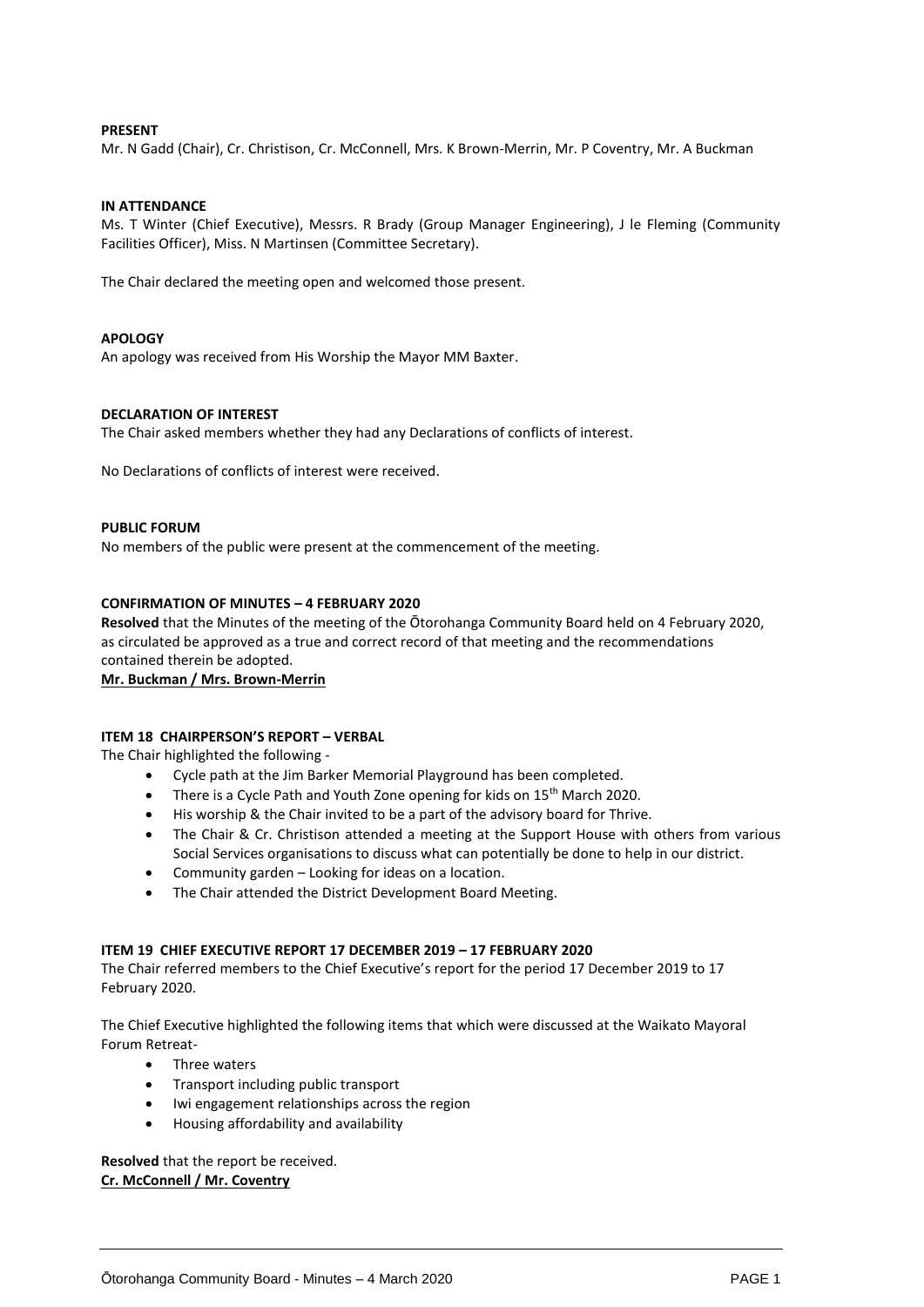#### **ITEM 20 GOVERNANCE DELEGATIONS TO ŌTOROHANGA COMMUNITY BOARD**

The Group Manager Corporate summarised his report. He asked for this to be taken as read and whether members had any questions.

Members sought clarification on the inference of Bullet Point 5 under delegated powers contained in the Terms of Reference.

**Resolved** that The Ōtorohanga Community Board recommends to Council that the Terms of Reference for Governance delegations to the Ōtorohanga Community Board be approved with the following amendments-

Delegated Powers

- a) Amend bullet point 1 to read "To maintain the governance of services provided by the Council within the Community Board's area."
- b) Remove bullet point 5. "To undertake any other responsibilities that are delegated to it by Council".

#### **Chair / Mr. Coventry**

#### **ITEM 21 UPDATE ON THE ŌTOROHANGA COMMUNITY BOARD WALK AROUND ŌTOROHANGA**

The Community Facilities Officer referred members to the update and asked whether they have any questions on the report.

The Chair thanked the Community Facilities Officer for his report, he said this new process has been very successful.

**Resolved** that the update on the Ōtorohanga Community Board Walk around Ōtorohanga report be received.

**Mr. Coventry / Mrs. Brown-Merrin**

#### **ITEM 22 ROUTINE DISTRICT LIBRARY REPORT**

**Resolved** that the District Librarian's quarterly report be received. **Mr. McConnell / Mr. Buckman**

**ITEM 23 ROUTINE COMMUNITY & ECONOMIC DEVELOPMENT MANAGER'S REPORT Resolved** that the report be received. **Mr. McConnell / Mr. Buckman**

#### **BOARD MEMBER UPDATE**

COUNCILLOR. MCCONNELL

- Entranceways to the Stopbank Possible improvement.
- Look into Keep New Zealand Beautiful for Ōtorohanga.

MRS. BROWN-MERRIN

Council Campground – Queried whether residents are able to stay permanently.

MR. COVENTRY

Queried the process of feedback given to people who have spoken in a public forum.

#### COUNCILLOR. CHRISTISON

- Veranda lights in Ōtorohanga there is a majority that aren't working down the main street.
- Congratulations to Tanya on being appointed as the Alternate Local Control Officer.